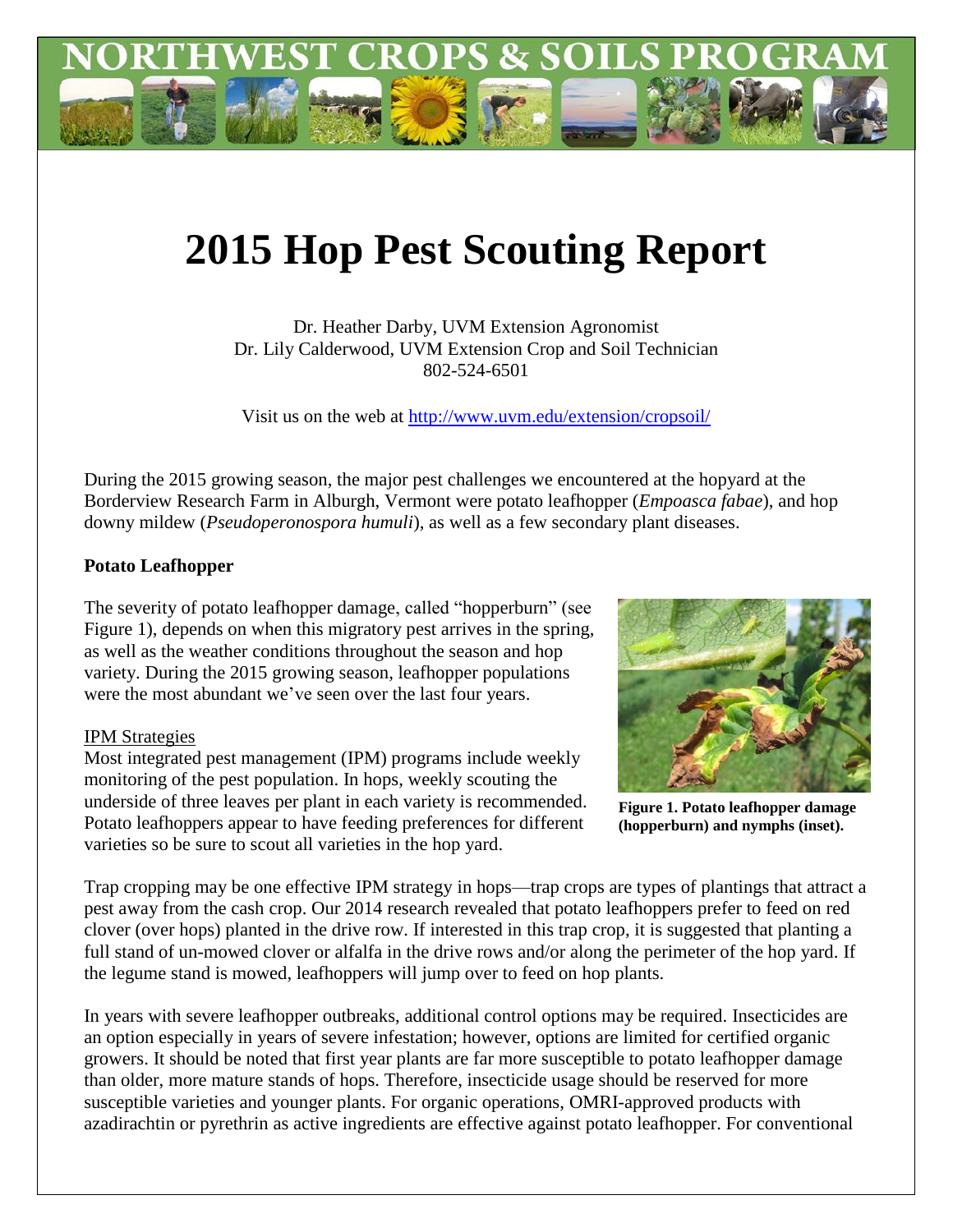operations, products with active ingredients beta-cyfluthrin or imidicloprid are used for potato leafhopper control. As always, pesticides used must be registered for use on hops in your state. Read and follow pesticide labels carefully. Be aware that broad-spectrum insecticides kill natural predators and often lead to secondary outbreaks of other pests such as two-spotted spider mite.

Natural Enemies. Populations of predatory arthropods including spiders, minute pirate bugs, lady beetles, spider mite destroyers, and parasitoid wasps have been abundant in our research hop yard since 2013 and populations remained healthy in 2015. Two spotted spider mite and hop aphid populations are regulated below economic thresholds by our resident natural enemy community. We have not needed to spray any insecticide in our research hop yard for three years.

## **Hop Downy Mildew and Other Diseases**

The moist growing season we experienced in 2015 created a habitable environment for fungal pathogens. Therefore, we observed some severe discoloration from diseases on hop cones (Figure 2).

Hop Downy Mildew. Hop downy mildew is prevalent in most, if not all, hop yards in the Northeast. The pathogen has been systemic in our research hop yard in Alburgh since 2012. During the 2015 growing season, we documented the presence of disease on a number of basal and aerial spikes in addition to assessing the severity of new infection on hop leaves.

Management Tactics. It is possible to manage downy mildew in our region; however, management does require a multi-pronged approach

**Figure 2. Discoloration on hop cones from downy mildew and/or** *phoma.*

which includes crowning, meticulous forecasting, fungicide applications, and removal of infected plant material.

Crowning—the removal of the first flush of hop growth—is used as an early season preventative measure against downy mildew. It is implemented in early spring when it is almost guaranteed that the environment is habitable (cool and wet) for the spread of downy mildew spores. To identify the best timing to crown hop plants, we have conducted a crowning date experiment on Cascade and Nugget varieties. Hop plants crowned early in mid-April (April 14, 2014 and April 23, 2015) had higher hop yield per acre than plants crowned later (May 12, 2014 and May 13, 2015) as well as plants that were not crowned (please see our 2015 Crowning Report for more information). We now understand that crowning seems most effective if plants are cut back before hop shoots emerge from the ground. This reduces the amount of time that plants are exposed to downy mildew infection during habitable weather conditions.

In 2015, we calculated the number of days that had ideal downy mildew conditions using a Pacific Northwest forecasting model based on temperature and humidity. We found that 45% of the days between April 3, 2015 and September 30, 2015 exhibited conditions favorable for hop downy mildew. Predicting habitable conditions for downy mildew allowed us to determine our spray schedule such that applications occurred before times of high infection risk (humidity/rain events).

Given the cool, wet spring and continued moisture throughout the 2015 season, spraying downy mildew fungicides that contained copper as the active ingredient was required as frequently as possible according to fungicide labels. Spraying fungicides is currently necessary to produce high quality hops in